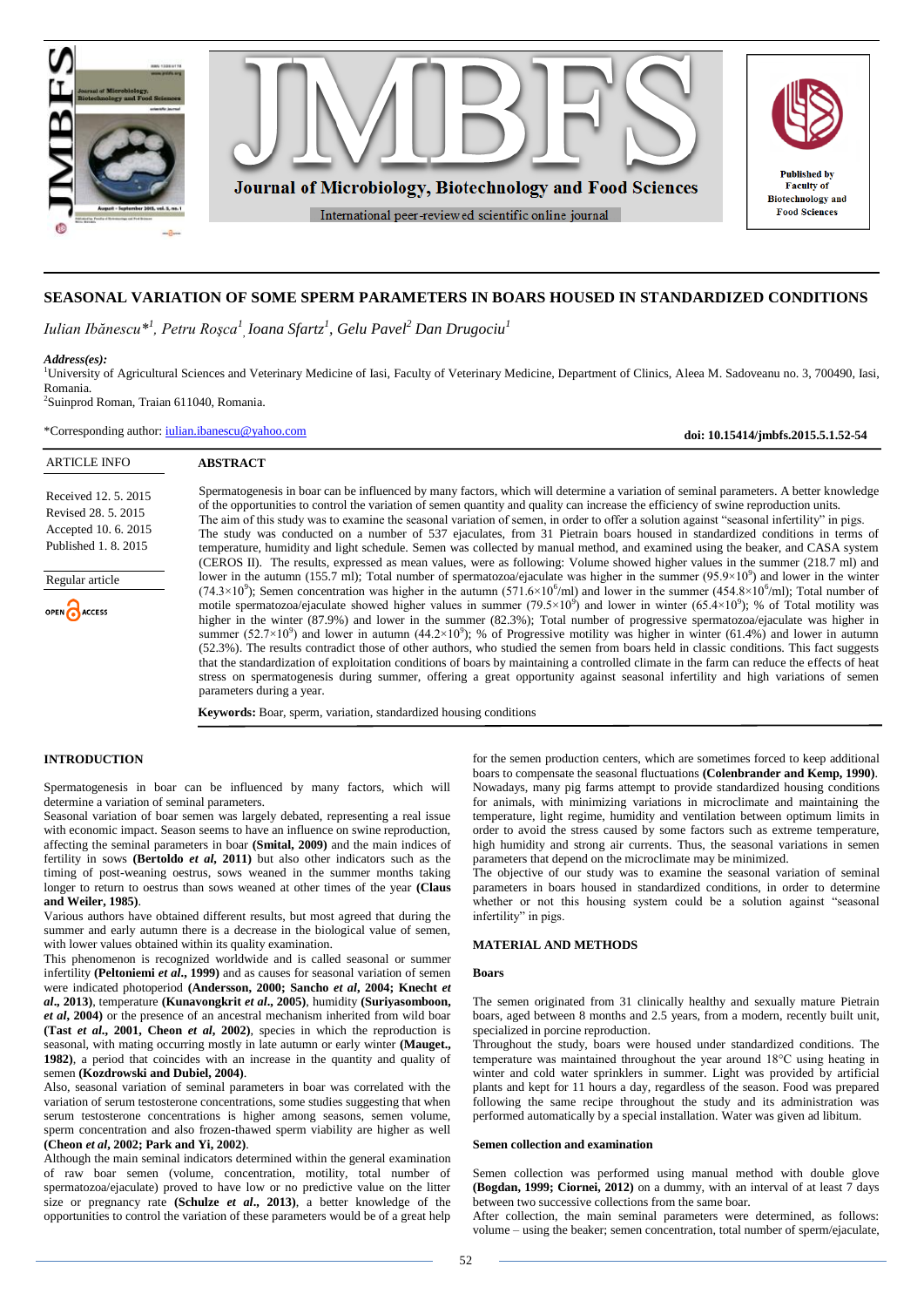total motility, total number of motile spermatozoa/ejaculate, progressive motility, total number of progressive spermatozoa/ejaculate – using a computer assisted sperm analyzer, namely CEROS II device (IMV Technologies, L'Aigle, France). Only the ejaculates with at least 60% total motility were recorded and processed, the rest of them being discarded.

The duration of the study was 12 months, from  $1<sup>st</sup>$  December 2012 to 30<sup>th</sup> November 2013, including all the four seasons specific to temperate climate: winter (December, January, February), spring (March, April, May), summer (June, July, August) and autumn (September, October, November).

#### **Statistical analysis**

The data were statistically processed using IBM SPSS® Statistics program, version 21 (IBM® Corporation, Chicago, IL, USA). Results are presented as mean values and standard deviation (SD). To highlight significant differences, the One-Way ANOVA test was used and statistically significance was set at p  $< 0.05$ .

## **RESULTS AND DISCUSSION**

#### **Seasonal variation of volume**

As shown in Table 1, the average seasonal values of volume ranged from 155.74 ml in autumn to 218.75 ml in summer.

#### **Table 1** Mean values of ejaculate volume, according to the season

|                | Season                 |        |                                                                |        |  |
|----------------|------------------------|--------|----------------------------------------------------------------|--------|--|
|                | Winter                 | Spring | Summer                                                         | Autumn |  |
| Mean (ml)      | $166.01$ <sup>ad</sup> |        | 194.69 $\frac{6}{1}$ 218.75 $\frac{6}{1}$ 155.74 <sup>ad</sup> |        |  |
| Std. Deviation | 47.446                 | 45.056 | 54.922                                                         | 55.682 |  |

Different letters in the same row indicate significant differences between values  $(p<0.05)$ 

Semen volume is represented by approximately 93% of seminal plasma **(Ciornei, 2012)**, which is produced by accessory glands. In our study, the highest value of the volume was obtained in June through August, with significant differences from other periods suggesting that the activity of these glands was greater in summer than in other seasons. The results contradict those obtained by other authors. For example, **Janett** *et al***, (2005)** observed significantly higher values in autumn, while **Cheon** *et al* **(2002)** and **Suriyasomboon** *et al***, (2004)** reported the lowest values in summer. **Lawrence** *et al***. (1970)** obtained higher values for semen volume in the period from October to December, during which the temperature did not exceed 76.8°F (24.89°C).

#### **Seasonal variation of semen concentration**

Semen concentration ranged from  $454.89 \times 10^6$ /ml in summer and  $571.62 \times 10^6$ /ml in autumn (table 2).

|  |  |  | <b>Table 2</b> Mean values of semen concentration, according to the season |  |  |
|--|--|--|----------------------------------------------------------------------------|--|--|
|--|--|--|----------------------------------------------------------------------------|--|--|

|                          | Season                  |                                |                    |                   |
|--------------------------|-------------------------|--------------------------------|--------------------|-------------------|
|                          | Winter                  | Spring                         | Summer             | Autumn            |
| Mean $(\times 10^6$ /ml) | $467.49$ <sup>abc</sup> | $466.90 \text{ }^{\text{abc}}$ | 454.89 $\rm^{abc}$ | 571.62 $^{\rm d}$ |
| Std. Deviation           | 128.53                  | 113.73                         | 121.52             | 159.62            |

Different letters in the same row indicate significant differences between values  $(p<0.05)$ 

Except autumn, there were no significant differences between seasons. One can see that between September and November was recorded the highest mean for semen concentration, but also the highest standard deviation, suggesting greater variability of values.

The higher concentration from autumn can be explained by the lower volume in the same period. Thus, the results might suggest that the process of spermatogenesis remained constant, the concentration being modulated indirectly by the volume, more exactly the glands activity, which increased the number of sperm per unit volume during autumn indirectly, by reducing the amount of seminal plasma.

Our results were in a high manner different from those obtained in other studies, where significantly lower values were observed during autumn **(Syring, 2008; Petrocelli** *et al.***, 2015**). In the study mentioned first, the author observed a clear influence of the season but also of the ambient temperature on the seminal parameters.

## **Seasonal variation of total number of spermatozoa**

The total number of spermatozoa/ejaculate (TSE) is the parameter that reflects the most accurately the spermatogenesis activity. This parameter has showed significantly higher values during the summer season (Table 3). Thus, it appears that increased activity of accessory glands from June through August was accompanied by an increase in spermatogenesis. The opposite is the winter season, while between spring and autumn no significant differences were observed.

**Table 3** Mean values of total number of sperm/ejaculate, according to the season

|                      | Season             |              |                 |            |
|----------------------|--------------------|--------------|-----------------|------------|
|                      | Winter             | Spring       | Summer          | Autumn     |
| Mean $(\times 10^9)$ | 74.30 <sup>a</sup> | $87.66^{bd}$ | 95.91 $\degree$ | $84.71$ bd |
| Std. Deviation       | 19.84              | 17.44        | 24.92           | 29.09      |

Different letters in the same row indicate significant differences between values  $(p<0.05)$ 

The results contradict those obtained in previous studies **(Janett** *et al***, 2005)**, in which the total sperm number was significantly lower in spring and summer than in autumn and winter. Also, these authors, reported lower percentage of morphologically normal sperm during summer.

Another study observed higher production of spermatozoa in autumn and winter and low production in summer **(Ciereszko** *et al***, 2000)**. The authors claimed that the changes might have been caused by disturbances to spermatogenesis due to high temperatures during the summer and that the variation of this parameter was parallel to the monthly changes in acrosin activity between November and March.

#### **Seasonal variation of total and progressive motility**

One of the main quality indicators to be taken into account within the general examination of semen is motility, which reflects the ability of sperm to reach the fertilization spot. If the value of motility is below certain standard limits, the whole ejaculate is discarded. As mentioned above, the acceptance threshold in this study was set to 60% total motility.

Total motility (Tmot) ranged from  $82.39\% \pm 8.98$  in summer to  $87.94\% \pm 6.11$  in winter (Table 4). Although apparently in summer were recorded lower values, it can be observed that the differences between the mean values of summer compared to spring and autumn are statistically insignificant ( $p \le 0.05$ ), suggesting that standardization of housing conditions helped avoiding the heat stress during summer, being previously demonstrated that temperatures above 30°C lead to a clear decline in semen quality **(Schnurrbusch** *et al***, 2002)**.

The season of collection is one of the main parameters influencing the value of semen motility in boar **(Ibănescu** *et al***, 2014)**, but in the present study this influence was minimal, with no significant differences between three seasons. The only season that showed a statistically different mean was winter, during which a lower variability of values was also recorded.

| Table 4 Mean values of total and progressive motility, according to the season |  |
|--------------------------------------------------------------------------------|--|
|--------------------------------------------------------------------------------|--|

|              |               | Season               |             |                |             |  |
|--------------|---------------|----------------------|-------------|----------------|-------------|--|
|              |               | Winter               | Spring      | Summer         | Autumn      |  |
| $Tmot (\% )$ | Mean          | $87.94$ <sup>a</sup> | $85.05$ bcd | $82.39$ bcd    | $83.35$ bcd |  |
|              | Std. Dev.     | 6.11                 | 8.10        | 8.98           | 8.12        |  |
|              | Mean          | $61.41$ <sup>a</sup> | $54.25$ bcd | 54.14 $^{bcd}$ | $52.31$ bcd |  |
| Pmot $(\%)$  | Std. Dev.     | 9.38                 | 13.59       | 13.04          | 10.68       |  |
| $-100$       | $\sim$ $\sim$ | .                    |             | $\cdots$       |             |  |

Different letters in the same row indicate significant differences between values  $(n<0.05)$ 

An identical appearance can be observed for progressive motility (Pmot), which in the case of computerized semen analysis indicate the percentage of spermatozoa with forward movements (table 4).

The higher values were recorded during winter  $(61.41 \pm 9.38)$ . However, one can note the lack of significant differences between all the other three seasons (p <0.05), unlike other studies that have reported significantly higher values during spring **(Syring, 2008)** or winter and spring **(Barranco** *et al***, 2013)**. The latter also observed that the spermatozoa from ejaculates collected during summer and, to a lesser extent, also in autumn, are more sensitive to cryopreservation than those from ejaculates collected during winter and spring. **Murase** *et al***. (2007)** reported the lowest percentage of motile spermatozoa (p<0.05) in the months of late summer and early autumn. In their study, this period coincided with the highest ambient temperatures and relatively high humidity and also offered the highest agglutination score, lowest percentage of spermatozoa with intact acrosomes and highest percentage of spermatozoa with abnormal morphology.